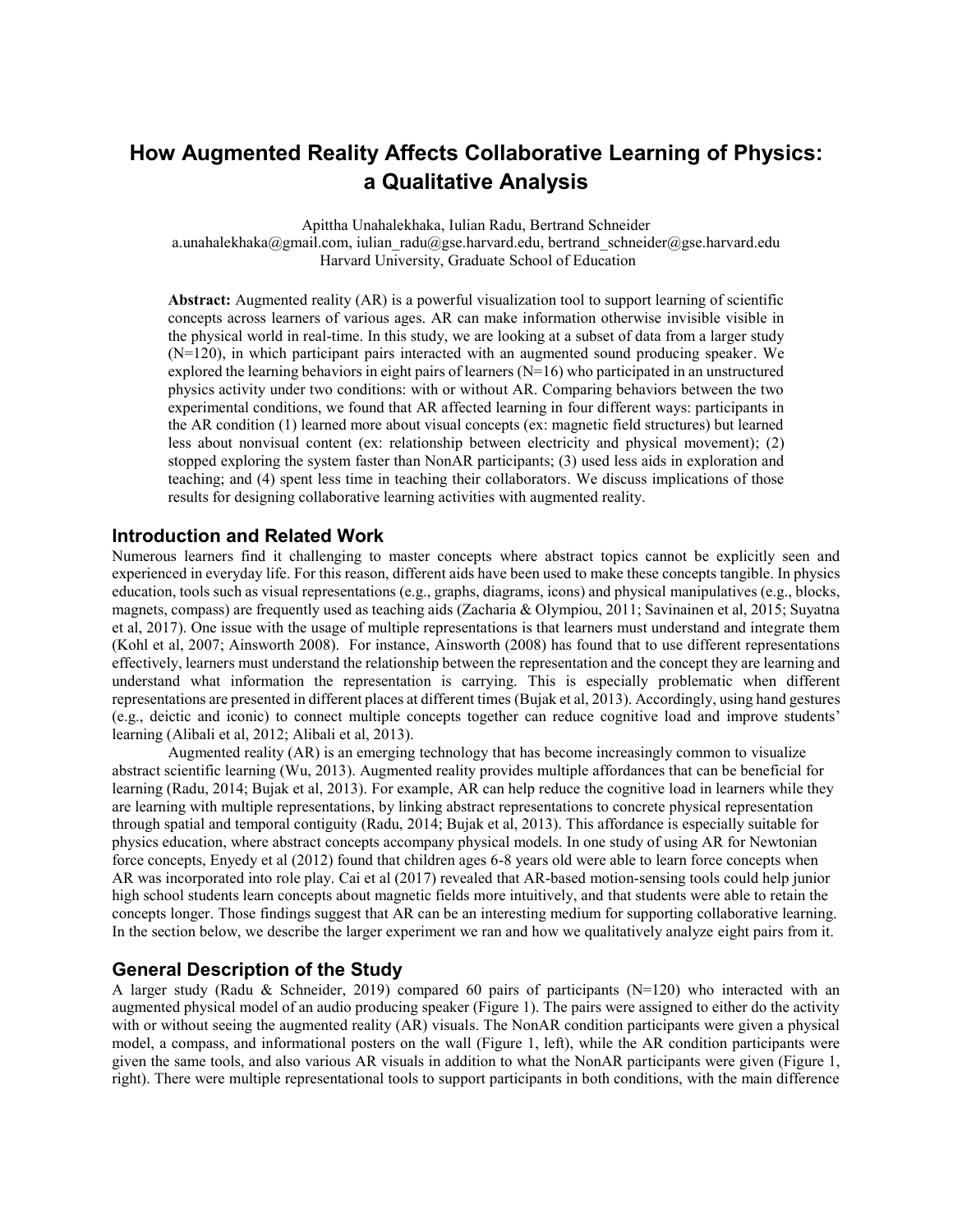being that AR condition received visual representation aligned with the physical system, whereas the NonAR condition received representations not overlaid on the physical system.

For this paper we focused on analyzing video recordings of eight pairs  $(n=16)$ , which were chosen according to two variables: AR versus NonAR; and overall learning gains: high learning gains versus low learning gains. This is a 2x2 design with two pairs of students in each condition.



Figure 1. Physical model with no AR (left); users wearing two Microsoft Hololens® and interacting with the system (middle); Physical model with AR (right).

We found that participants in AR learned more about spatial structures (ex: shapes of magnetic fields) but learned less about non-visual concepts (ex: relationship between physical movement and electricity). Furthermore, AR groups had higher levels of engagement and improved perception of self-efficacy (Figure 2):





In this paper we build upon this project by using the same dataset and qualitatively analyzing the learning and teaching behaviors of participants, comparing between AR-vs-NonAR conditions, by comparing groups that had high learning vs low learning. We are interested in understanding specifically why participants learned differently between the two conditions. Our three research questions are as follow:

Research Question 1: How does AR impact collaboration? Research Question 2: How does AR impact the use of external aids and gestures? Research Question 3: How does AR impact teaching behaviors?

## **Method**

This paper analyzes video recording of participants learning by using the system in the AR and NonAR conditions. During the activity two participants had to work together to complete a worksheet on electromagnetism; the worksheet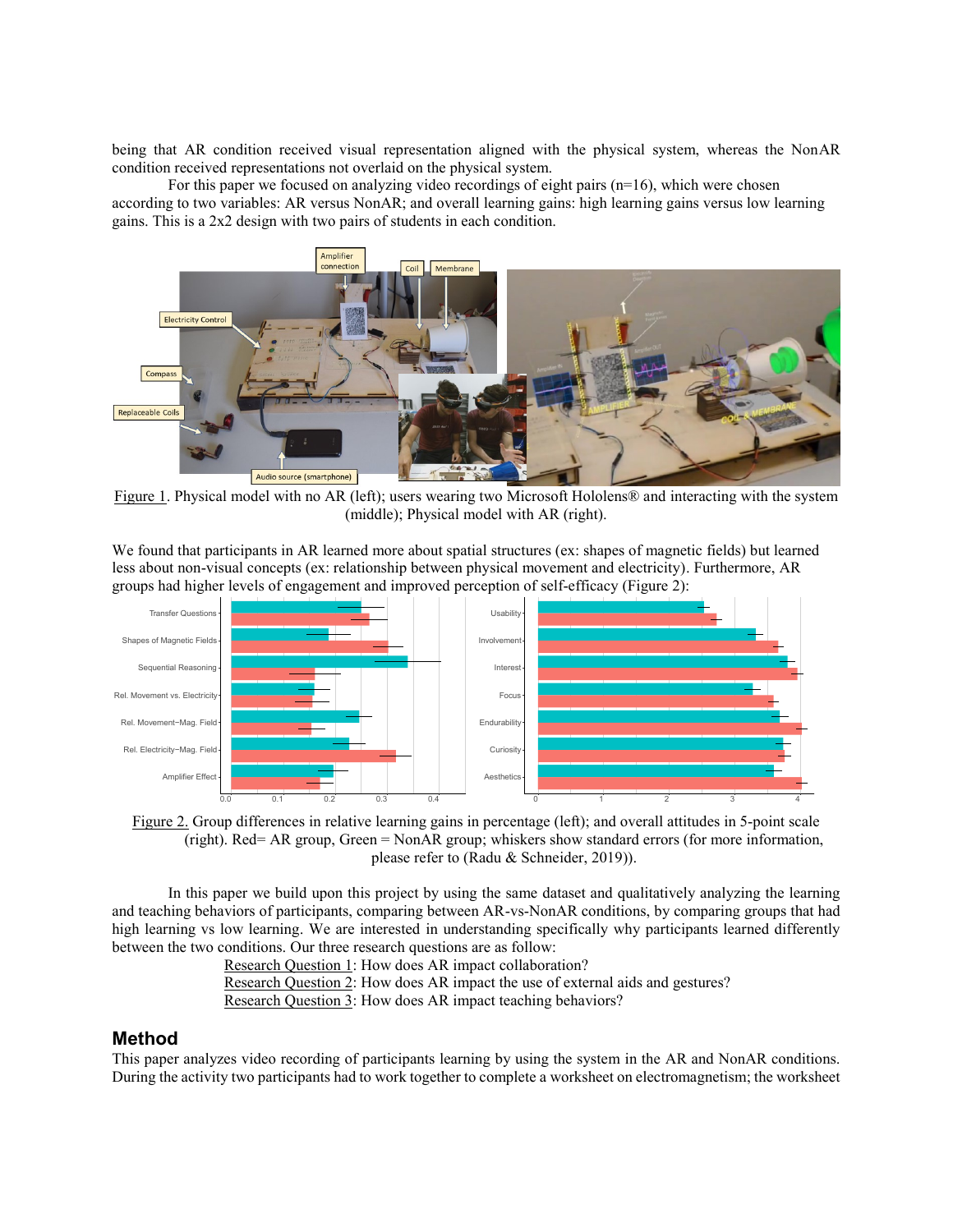asked questions such as "Where is the strongest magnetic field located?" and "Draw the shape of the magnetic field when a cup is closer versus further". At fixed times during the experience, the facilitator would ask questions to participants, such as "How is the direction and the strength of the electric current influencing the cup?", which were meant as provocation to think about various aspects of the system, but did not require explicit answering.

We performed qualitative video analysis to understand participant behavior. A coding scheme was constructed through iterative bottom-up coding. The final coding scheme consisted of three main categories: (1) communication type; (2) aid provided for communication; and (3) method of communication. Research study videos from the eight participant sessions were split into 30 seconds time frames and assigned one or more codes. For interrater reliability, one rater coded 100% of the videos, while the other rater coded 20% of each video. The eight analyzed sessions ranged between 27-33 minutes. In total, 489 30-sec. segments were coded, accounting for 4 hours of video. Inter-rater reliability reached a Cohen kappa of 0.8, which implies substantial/almost perfect agreement. The coding scheme categories that were derived from the videos are as follows:

**Communication Types***:* Describes the purpose of the participants' communication: *exploring the system*, *teaching each other*, *chatting about irrelevant topics*, or *non-interacting* (Table 1).

**Aid Provided for Communication***:* If participants were using an aid while communicating, this code describes the type of tool or representational aid used: *poster, compass,* and *system.* The last category is coded separately for AR vs. NonAR groups because the system was merged with holographic representations for the AR group; this resulted in two codes for our coding scheme: *using NonAR system* (only applicable for NonAR participants, Figure 1 left), and *using AR system* (only applicable for AR participants, Figure 1, right).

**Methods of Communication**. If participants were using gestures or drawings as a method of communication, this code describes that method: *deictic gesture*, *iconic gesture*, and *self-drawing*. Deictic gesture is the type of method that is the easiest to produce, it is when a participant is pointing or using gesture to make the other participant shift his/her attention to a certain location (Roth, 2001). In contrary, iconic gesture and self-drawing has a higher representation level. Iconic gesture is a symbolic gesture when one participant is using his/her hand to mimic a visual, while self-drawing is when one participant is drawing on a paper to support his/her explanation.

| <b>Communication Types</b> | <b>Definition</b>                                                                                                                                                                                                                   | Example                                                                                                                                                                  |  |
|----------------------------|-------------------------------------------------------------------------------------------------------------------------------------------------------------------------------------------------------------------------------------|--------------------------------------------------------------------------------------------------------------------------------------------------------------------------|--|
| Exploring                  | At least one of the two participants discuss about the<br>activity with a clear intention to interaction with the other<br>participant. Also includes non-verbal interaction when<br>the participants test out the system together. | P1: "Alright, let's see what changes when<br>you pull it down to 10x. Anything change?"<br>P2: "I think it's quite-er"<br>P1: "Yeah, I agree, it is definitely quite-er" |  |
| Teaching                   | At least one of the two participants tries to make the<br>other participant understands a physics concept through<br>explanation or clarification.                                                                                  | P1: "Look at the green lines over there. There<br>are more lines inside and the magnetic field<br>becomes bigger. The polarity is also changing<br>north and south."     |  |
| Chatting irrelevant        | Both participants talk on a topic unrelated to the physics<br>concept based on the activity.                                                                                                                                        | P1: "Do you know a lot of physics?"<br>P2: "I forgot most of it"                                                                                                         |  |
| Non-interacting            | There is no explicit intention to interact between the two<br>participants, but at least one participant is engaging with<br>the learning activity.                                                                                 | One participant played with the system, while<br>the other sit still.                                                                                                    |  |

# **Results**

Results from the larger study (Radu & Schneider, 2019) indicate that there are differences in learning and attitudes across the AR vs NonAR conditions (Figure 2). When examining the eight pairs from this current study, we found similar results, namely that participants in the AR condition had higher learning gains in topics involving spatial structures (ex: identifying shapes of magnetic fields), while the NonAR condition participants had higher gains in topics related to physical movement (ex: relationship of magnetic field vs. movement). Additionally, similar to the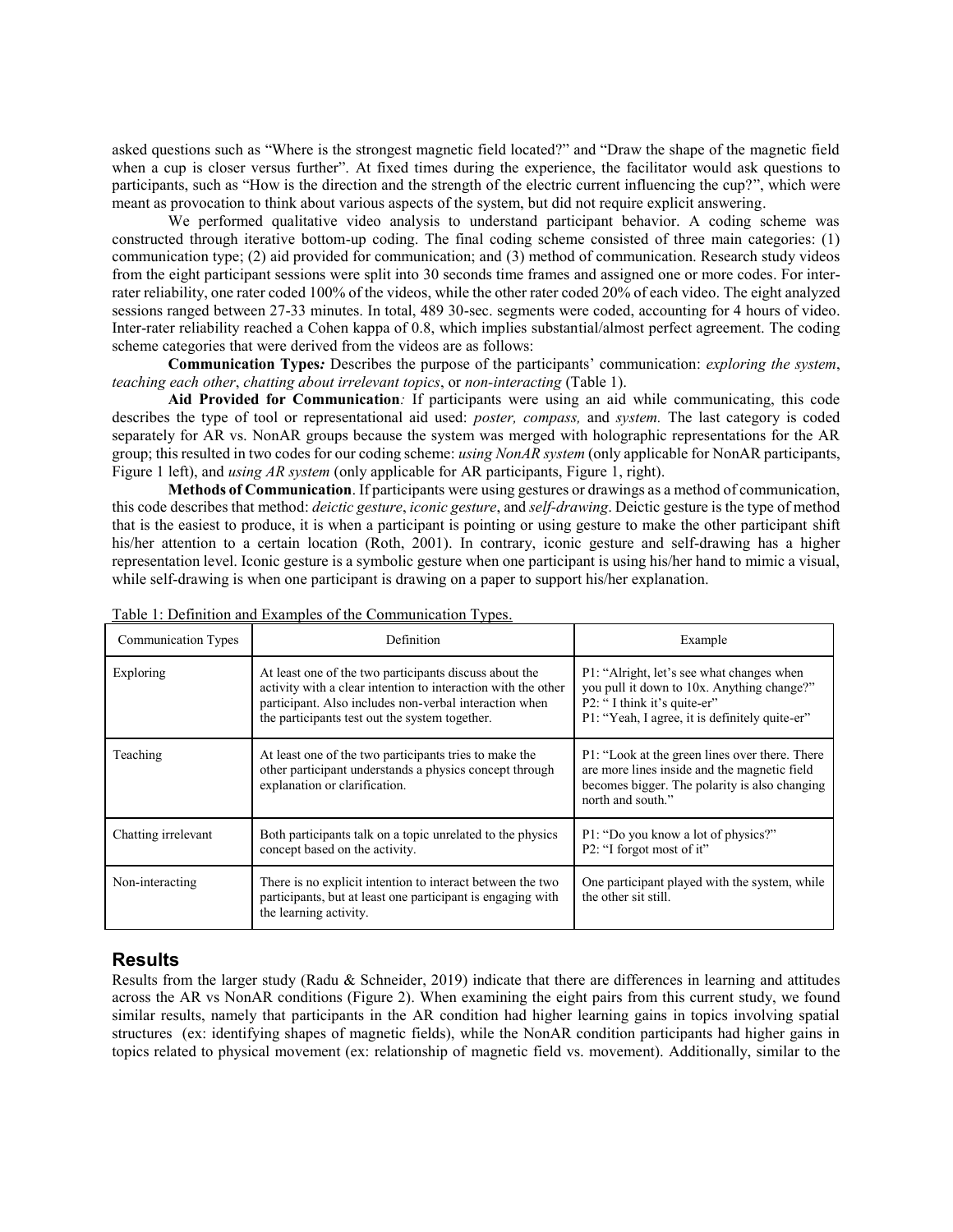overall results, participants in the AR condition had a higher tendency than NonAR participants to believe that physics is easy after completing the study. Figure 3 indicates that the eight groups we selected are representative of our sample.

| Conditions   | Learning<br>Gains | Group          | Curiosity | Phyics is easy | Electricity vs.<br><b>Magnetic Fields</b> | Electricity vs.<br>Movement | <b>Magnetic Fields</b><br>vs. Movement | ldentifying<br><b>Magnetic Field</b><br><b>Shapes</b> | Overall Total<br>Relative<br><b>Learning Gains</b> |
|--------------|-------------------|----------------|-----------|----------------|-------------------------------------------|-----------------------------|----------------------------------------|-------------------------------------------------------|----------------------------------------------------|
| <b>AR</b>    | High              | $\overline{A}$ | 0.17      | 0.25           | 0.49                                      | 0.20                        | 0.35                                   | 0.417                                                 | 0.44                                               |
|              |                   |                | 0.00      | 0.13           | 0.63                                      | 0.00                        | 0.20                                   | 0.583                                                 | 0.50                                               |
|              | Low               |                | $-0.17$   | 0.13           | $-0.33$                                   | 0.00                        | 0.20                                   | 0.250                                                 | 0.10                                               |
|              |                   |                | 1.33      | 0.88           | 0.38                                      | $-0.03$                     | 0.10                                   | $-0.225$                                              | 0.14                                               |
| <b>NonAR</b> | High              | Ε              | $-0.17$   | $-0.25$        | 0.32                                      | 0.33                        | 0.23                                   | 0.300                                                 | 0.47                                               |
|              |                   |                | 0.50      | 0.25           | 0.10                                      | 0.30                        | 0.40                                   | 0.100                                                 | 0.42                                               |
|              | Low               | G              | $-0.33$   | $-0.88$        | 0.11                                      | $-0.17$                     | 0.13                                   | $-0.100$                                              | 0.15                                               |
|              |                   |                | 0.50      | 0.00           | 0.18                                      | 013                         | 0.45                                   | LO 500                                                | 0.18                                               |

Figure 3. Pre- and post- assessment: Difference in the attitude (curiosity and whether physics is easy) and learning scores on different areas (relationship: electricity-magnetic fields, electricity-movement, magnetic fields-movement; shapes of magnetic fields) between the 8 dyad groups.

#### **RQ1: How does AR impact collaboration?**

We analyzed how participants across the two conditions spent their time during the study. Figure 4 shows the distribution of participant activities over the 30 minutes of the study. Participants in the AR condition spent only 73% of their session time actively engaged, with the remaining 27% of their time conversing on non-task-relevant topics. In contrast the NonAR condition spent 90% of time actively engaged, and 10% of time conversing on nontask-relevant topics. This pattern is more prominent in groups with low learning gains – low AR groups conversed about non-task relevant topics 47% of the time while low NonAR groups conversed about non-task topics 19%; the high AR groups spent 8% of their time on non-task relevant topics, vs. 1% in high NonAR. This indicates that AR groups have an earlier tendency to believe that they are finished the activity than compared to NonAR groups, and this effect was stronger in groups with low learning gains.



Figure 4. Time sequence for the communication behaviors in each 30 seconds block for the eight groups analyzed in this paper. Null=not exhibiting any of the listed communication types.

We illustrate the phenomenon of AR participants finishing the activity more quickly in Table 2. This example shows how differently AR and NonAR participants react to the same question asked by the facilitator. After hearing the question, the low AR group pause and stare at the AR system. Both participants observe the direction of the cup then come up with their assumption on the relationship between electricity-movement-magnetic fields. They appear to be satisfied with their answers and switch back to conversing on irrelevant topics. From this observation, this AR group seems to have a positive attitude towards the activity, but do not take effort to explore the questions more deeply. In contrast, it took longer for the NonAR group to discuss the same question. Participant 2 uses a lengthy explanation with various iconic hand gestures, while Participant 1 recaps. Subsequently, they use concepts from this discussion to extend their worksheet answer.

Table 2: Quotes from participants in the Low AR group and Low NonAR group figuring out a question.

| Low AR Group                                                                | Low NonAR Group                                            |
|-----------------------------------------------------------------------------|------------------------------------------------------------|
| Facilitator: "How is the direction and the strength of the electric current | Facilitator: "How is the direction and the strength of the |
| influencing the cup?"                                                       | electric current influencing the cup?"                     |
| [Facilitator leaves the room]                                               | [Facilitator leaves the room]                              |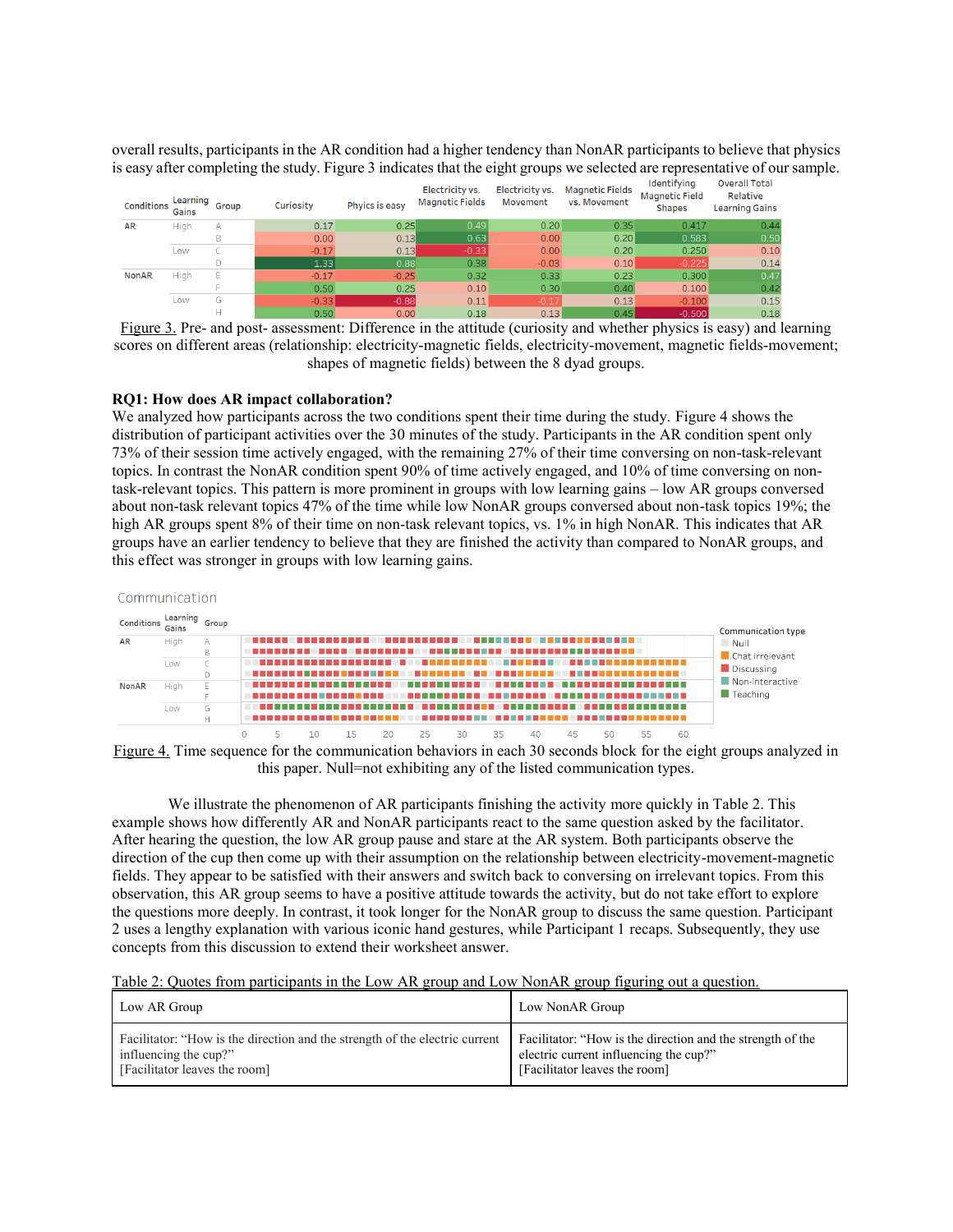### **RQ2. How does AR impact the use of external aids and gestures?**

We examined how participants in the two conditions used aids and gestures to facilitate learning, by calculating the percentage of time each aid or gesture was used while participants were involved in either exploring or teaching. In the AR condition, the main learning aid was the system, used for the majority of the time (92%). In contrast, in the NonAR condition participants focused on the system 38% of the time, and spent more time using other aids (compass 32% and poster 12%). Figure 5 illustrates the sequence of switching between different aids. Additionally, the AR condition mostly used deictic gesture (47%) with little drawing (3%) and some iconic gesture (9%) to assist with their learning. This pattern contrasts from the NonAR condition that used less deictic gestures (34%), and much more drawing (14%) and more iconic gesture (12%). This suggests that some "tunnel vision" from the AR participants: they totally neglected other resources that were at their disposal.

Aids



Figure 5. Time sequence for aids usage in each 30 seconds block. Null=not using any of the listed aids.

Figure 6 illustrates the sequence of gestures and drawings. These results indicate that the AR condition focused more on the AR-enhanced system and focused more on communication through pointing, while the NonAR participants used the system in concert with other external tools and communicated using iconic gestures and drawings. Again, this suggests more diverse behaviors from the NonAR participants – who used a variety of gestures and drawings to explore the concepts taught.

#### Methods

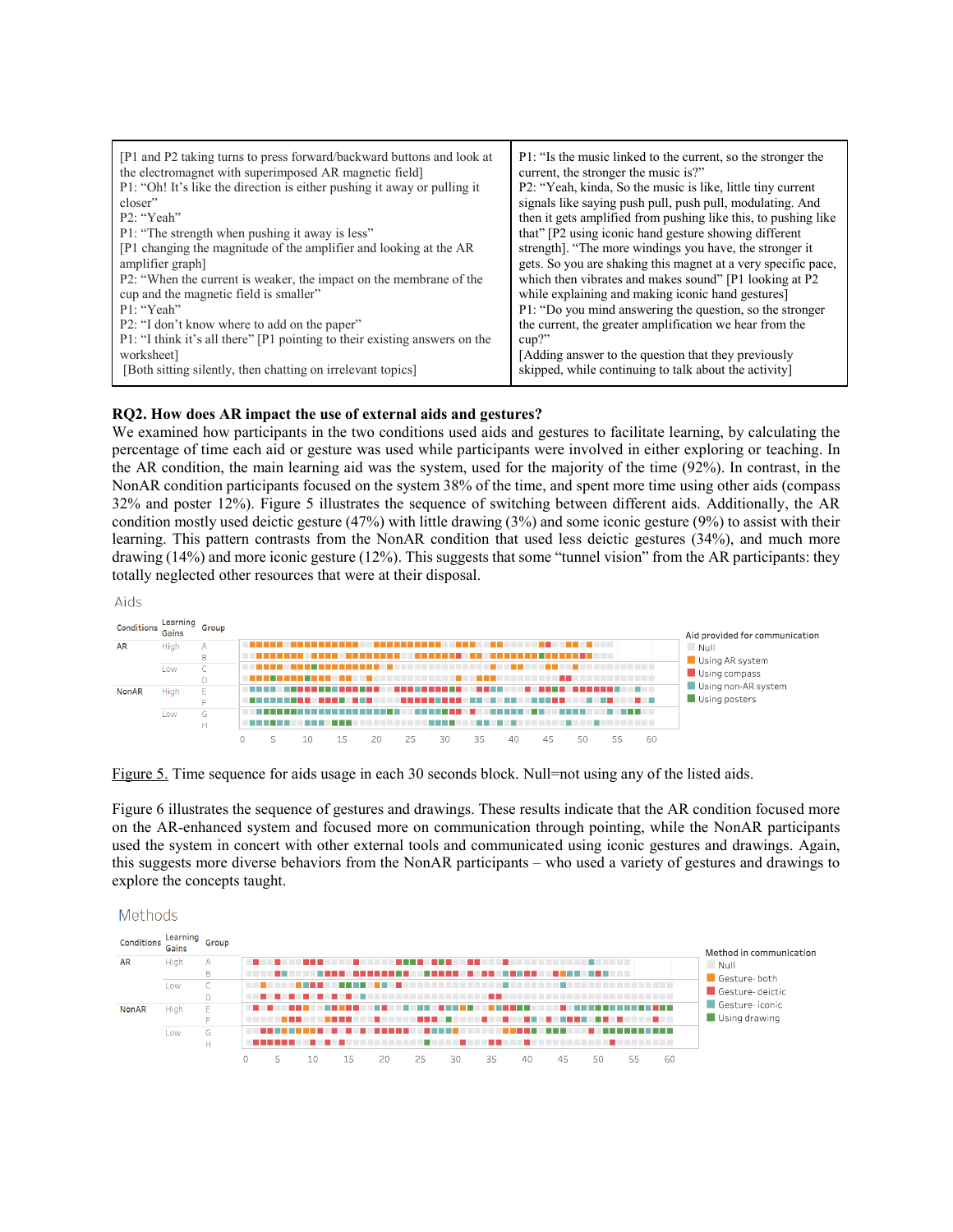Figure 6. Time sequence for communication methods usage in each 30 seconds block. Null=not using any of the listed methods.

### **RQ3: How does AR impact teaching behaviors?**

While running the study, we observed differences in how participants explained concepts to each other. To further explore this question, we analyzed teaching behaviors between AR and NonAR groups. We found that in the AR condition, participants used 3.72% of the activity time for teaching each other, comparing to 27.39% in the NonAR condition (Figure 7, left). Analyzing the use of aids in teaching, we found that AR participants only taught while using the system (100% of the teaching time). In the NonAR condition, participants taught using various aids: 33% of the time by using the system, 43% of the time using compass, 11% of the time using posters, and 12% using other methods such as drawings. Aside from the differences in systems/tools used as aids to teach, the participants in the two conditions also utilized different communication methods to teach (Figure 7, right): the AR condition participants mainly used deictic gestures (67% of the time), with little iconic gestures (8%) and no drawings (0%). In contrast, the NonAR condition participants used less deictic gestures (39%), and more iconic gesture (16%), and drawings (18%). These results suggest that the AR condition was able to teach more concisely by just using the AR system and skip the process of acquiring representations from other aids or communication methods needed by the NonAR groups.



Figure 7. Percentage of time from the total teaching time spent on using each aids (left) and methods (right).

As an illustration of this difference, Table 3 shows how an abstract concept (magnetic polarity) is taught more easily with AR. Without AR, participants read polarity by using a compass, whose use required learning and experimentation. Participant 1 from the NonAR group (Table 3, right) slowly taught Participant 2 on how to read polarity from a compass, whereas in the AR group (Table 3, left) Participant 1 was able to instruct the other participant to look at the polarity labels (North / South) provided in AR near the AR magnetic fields. In this scenario, the AR group is able to skip the process of understanding how to physically read the magnetic polarity, and directly talked about alternative current. In contrast, the NonAR group took a longer time to learn about current in relation to magnetic direction, and remained focused on understanding the slow motions of the magnet rather than fast oscillations resulting in music.

| Table 3: Quotes from participants in the AR group and NonAR group teaching. |  |  |
|-----------------------------------------------------------------------------|--|--|
|                                                                             |  |  |

| AR Group                                                                                                                                                                                                                                                                                                                                                                                                                                                                                                                                                                   | NonAR Group                                                                                                                                                                                                                                                                                                                                                                                                                                                                                                                                                                                                                                                                                                                            |
|----------------------------------------------------------------------------------------------------------------------------------------------------------------------------------------------------------------------------------------------------------------------------------------------------------------------------------------------------------------------------------------------------------------------------------------------------------------------------------------------------------------------------------------------------------------------------|----------------------------------------------------------------------------------------------------------------------------------------------------------------------------------------------------------------------------------------------------------------------------------------------------------------------------------------------------------------------------------------------------------------------------------------------------------------------------------------------------------------------------------------------------------------------------------------------------------------------------------------------------------------------------------------------------------------------------------------|
| [Both looking at the magnetic field AR]<br>P1: "This button pushes the magnet in and out"<br>$P2$ : "Um hm"<br>P1: "Because the magnetic field changes, you see? It's<br>inverted. It changes between north and south." [P1 referring to<br>the AR magnetic field]<br>P2: "Yea"<br>P1: "So it causes the push and the pull of the magnet, right?<br>$P2$ : "I guess."<br>[P1 looking at the AR magnetic field while explaining]<br>P1: "The magnetic field is inverted all the time. In order to<br>have music, they change very quickly between forward and<br>backward." | P2: "How do I use this?" [P2 trying to use a compass]<br>P1: "This is north, [P1 moving a compass to the other end] this is<br>south. Let me try one second. The moment you come outside of the<br>membrane, it's north. When it is near the membrane, it is south. So<br>north to south, that's how the magnet direction goes." [Using]<br>compass then iconic hand gesture]<br>P2: "How about this part?" [P2 pointing to the coils]<br>P1: "This is where they produce electricity current, it starts from the<br>magnetic membrane, this is where the south and north pole comes<br>$in.$ "<br>P1: "When I push a forward current, it starts at south pole and ends<br>at north pole. And the backward current is north to south." |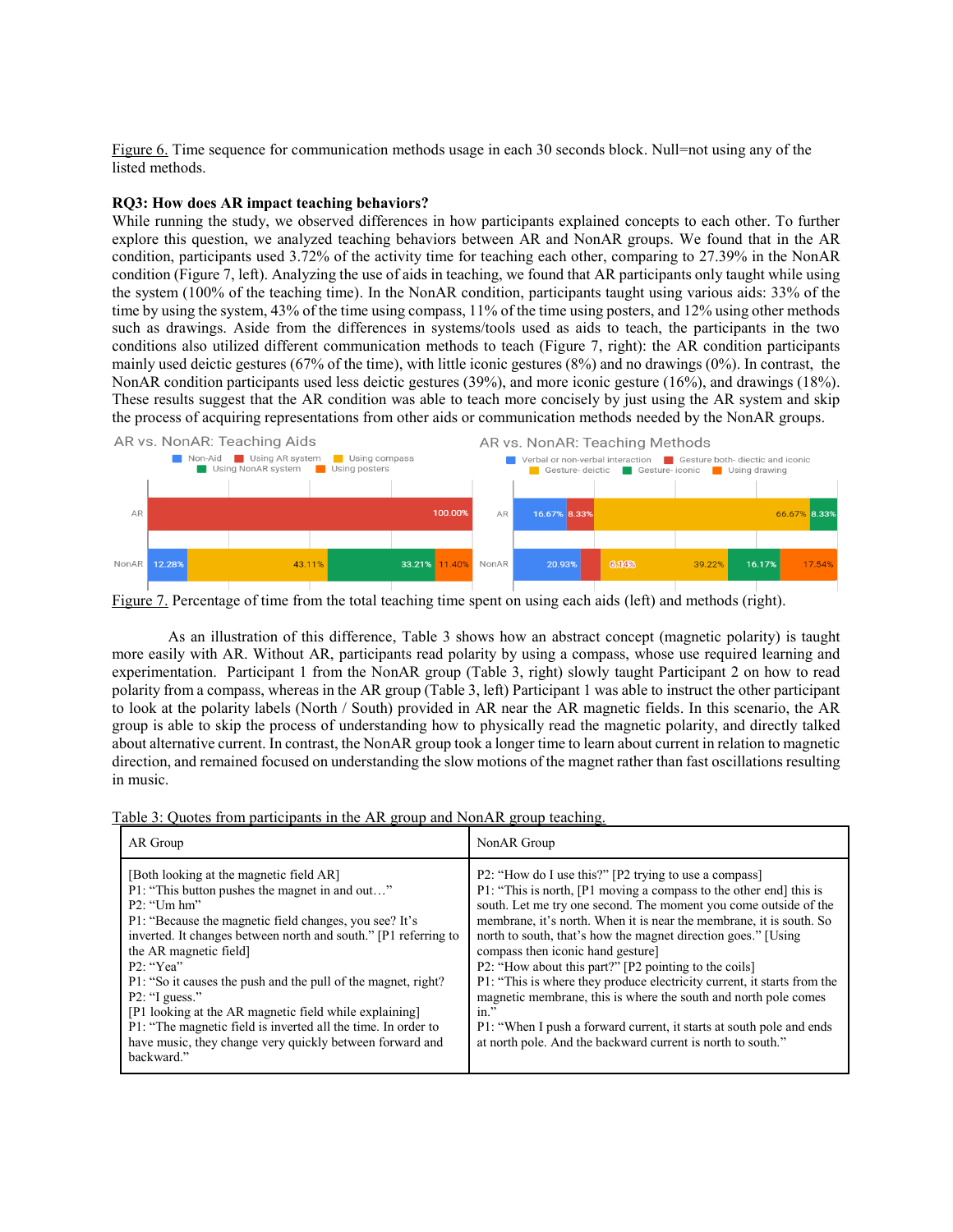## **Discussion**

In this qualitative analysis, we found that participants using augmented reality exhibited a 'tunnel vision' effect, where they spent most of their time utilizing the AR system without leveraging other aids available to them (ex: compass, wall poster), in contrast to the NonAR participants who frequently used external aids. This is a possible explanation for why the AR participants showed higher learning gains in concepts requiring visualization, such as understanding magnetic fields, whereas participants without AR showed higher learning gains in other physical concepts such as relationship between magnetic field and movement. It is possible that AR participants focused strongly on the visual experience and ignored physical aids, while the NonAR focused on physical aids, which in turn increased their awareness of physical effects in the learning experience. Therefore, AR experiences might be a "double-edged sword": the spatial-temporal contiguity affordance of AR (Radu, 2014) can help participants comprehend complex co-located visual representations, but also impede them from using physical tools and learning about non-visual aspects of the system. In other words, AR representations might be beneficial for learning visual concepts, but detrimental to acquiring kinesthetic knowledge – because users' attention is so strongly drawn to the "holograms" provided by the AR system, leading them to neglect other sources of information.

Furthermore, our qualitative analysis suggests that AR representations may create a false impression of understanding of the concepts conveyed by the system. In our study, AR participants stopped focusing on the task much faster than NonAR participants; additionally, this effect was stronger for AR groups with low learning gains. This observation is supported by the findings from our larger sample, where we found that AR groups showed higher engagement and beliefs about self-efficacy than compared to NonAR groups (Figure 1), even if learning gains were sometimes worse than NonAR groups (Radu & Schneider, 2019). Furthermore, it may be that NonAR groups persisted with the activity for an extended period due to their need to create representations (such as by drawing, using iconic gestures, or using external aids). This suggests that when participants lack easily accessible information through tools such as AR, the extra effort caused them to engage longer with the content and potentially think more critically. In contrast, AR may give people a false sense of confidence.

Finally, our analysis shows that teaching moments were shorter in the AR groups. When participants had AR visualizations available, communication was more efficient as participants could point or simply refer to an AR visual representation. In contrast, NonAR groups (which lacked the visual representations), had to spent time describing invisible phenomena or generate their own representations by using iconic gestures or drawings. They frequently ran out of time while having to make use of various aids and methods to produce their representation. This aligns with results from Ainsworth (2008) which suggest that to use representational learning tools effectively, learners must be able to first understand the function of the representation as well as how the subject relates to the representation. However, the shorter teaching time with deictic gesture may not necessarily be superior to spending longer time teaching with iconic gesture. Alibali et al (2012) discuss how different gestures serve different purposes for learning and teaching—deictic gesture connects cognition to the physical environment, while iconic gesture represents mental images, and these may correspond to different types of learning.

In future work, we are planning to further investigate why participants in AR spent less time on specific tasks and how different conditions influenced collaborative interactions. To achieve that, we are considering to shrink our video observation time frames from 30 sec. to 15 sec. as we may observe more detailed behavior in shorter intervals. We also plan to revise our coding scheme (communication types) to be able to differentiate degrees in communication (e.g., verbal vs. non-verbal when exploring). Additionally, we are working on augmenting qualitative observations with other process metrics collected from the study (i.e., data from electrodermal wristbands and motion sensors).

### **Conclusions**

We qualitatively compared video observations of students learning with and without AR visualizations. We found that AR participants learned more about visual concepts but less about non-visual content, stopped exploring the system quicker than NonAR participants, used less aids in exploration and teaching, and spent less time in teaching their collaborators. Those findings suggest that while there might be opportunities to design AR applications in education, there are drawbacks associated with the use of this technology (e.g., the "tunnel vision" effect described above). In summary, the qualitative findings presented in this paper shed new lights on the affordances of AR technology and provides a critical analysis of the use of augmented reality for co-located collaborative learning activities.